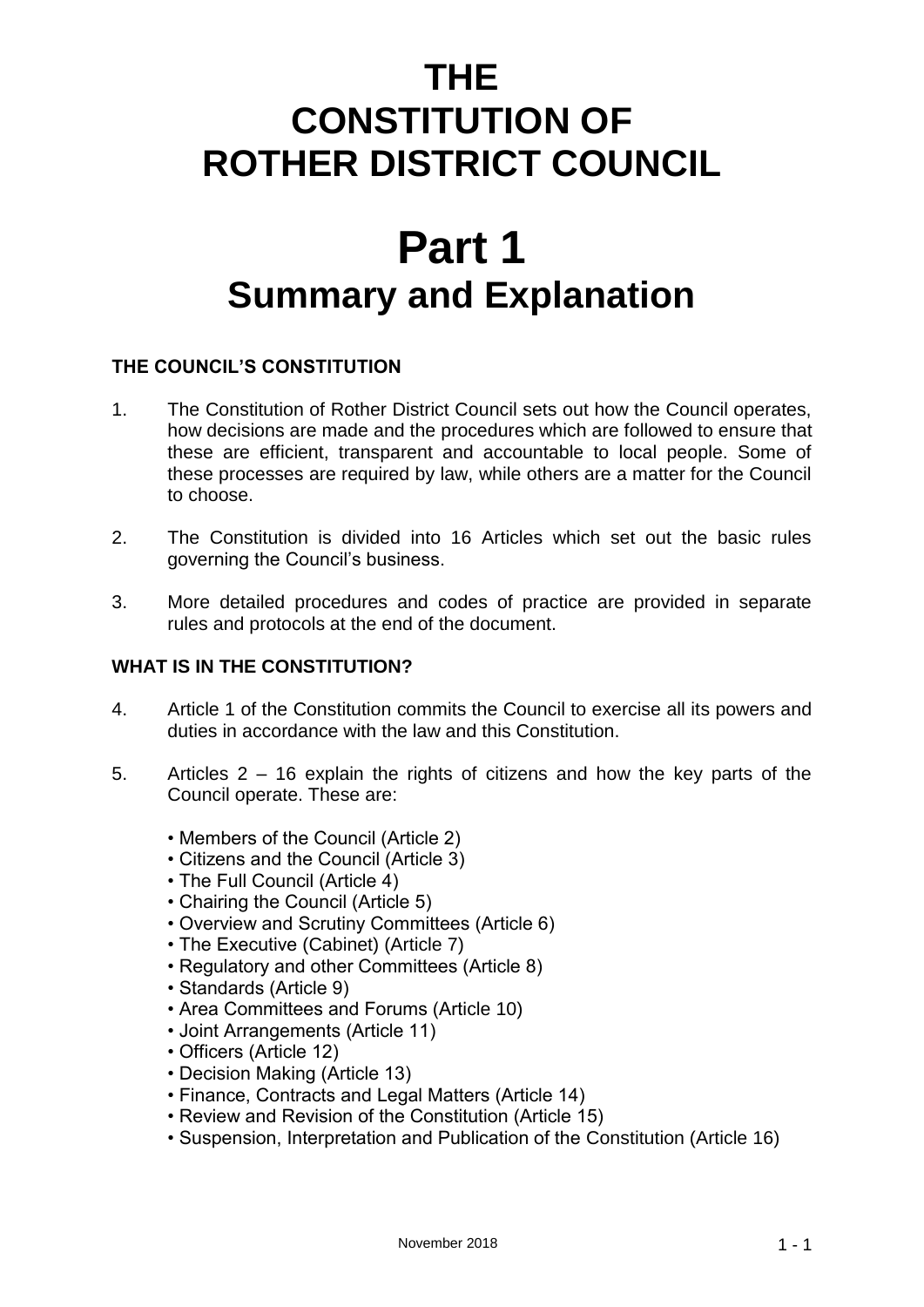#### **HOW THE COUNCIL OPERATES**

- 6. The Council is currently composed of 38 Councillors elected every 4 years. Councillors are democratically accountable to residents of their Ward. The overriding duty of Councillors is to the whole community but they have a special duty to their constituents, including those who did not vote for them.
- 7. Councillors have to agree to observe a code of conduct to ensure high standards in the way they undertake their duties. The Council has a duty under the Localism Act 2011 to promote and maintain high standards of conduct by Members and co-opted Members of the authority.
- 8. All Councillors meet together as the Council. Meetings of the Council are normally open to the public. Here Councillors decide the Council's overall policies and set the budget each year. The Council appoints the Leader to serve for a term of 4 years. The Leader appoints a Deputy Leader and Members to the Executive (Cabinet). The Council holds to account the Executive and other Committees of the Council. Periods of up to 30 minutes are allowed for both members of the public and Members of the Council to ask questions of the Executive (Cabinet). At the instigation of the Leader of the Council, meetings of the Council may include the opportunity for informal debate on a specified issue affecting the governance of the District, arising otherwise than out of the formal reports presented to the Council. Provision also exists for an annual State of the District debate to be held.

# **HOW DECISIONS ARE MADE**

- 9. The Executive (Cabinet) is the part of the Council which is responsible for most day-to-day decisions. The Executive is to be made up of the Leader and must comprise 2 or more Members up to a maximum of 10 at the Leader's discretion. The Leader is responsible for the allocation and discharge of all executive functions (i.e. what Cabinet portfolios will exist, how they will be allocated and delegations etc). A Deputy Leader with the power to act in the Leader's absence must be appointed (and may also be removed) by the Leader.
- 10. All meetings of the Executive will be open for the public to attend except where exempt information or confidential matters are being discussed. If the Executive wishes to hold a meeting or part thereof in private, public notice must be given to allow the public to make representations about why the proposed meeting or part thereof should be open to the public. Further details can be found at Part 4-2, Access to Information Rules of this Constitution.
- 11. When key decisions are to be discussed or made, these are published in the Executive's Forward Plan in so far as they can be anticipated. Key decisions include any Executive decision which is likely to result in the local authority incurring expenditure which is, or the making of savings which are, significant (£100,000) having regard to the local authority's budget for the service or function to which the decision relates; or be significant in terms of its effect on communities living or working in an area comprising 2 or more wards in the area of the local authority. The Executive has to make decisions which are in line with the Council's overall policies and budget. If it wishes to make a decision which is outside the budget or policy framework, this must be referred to the Council as a whole to decide.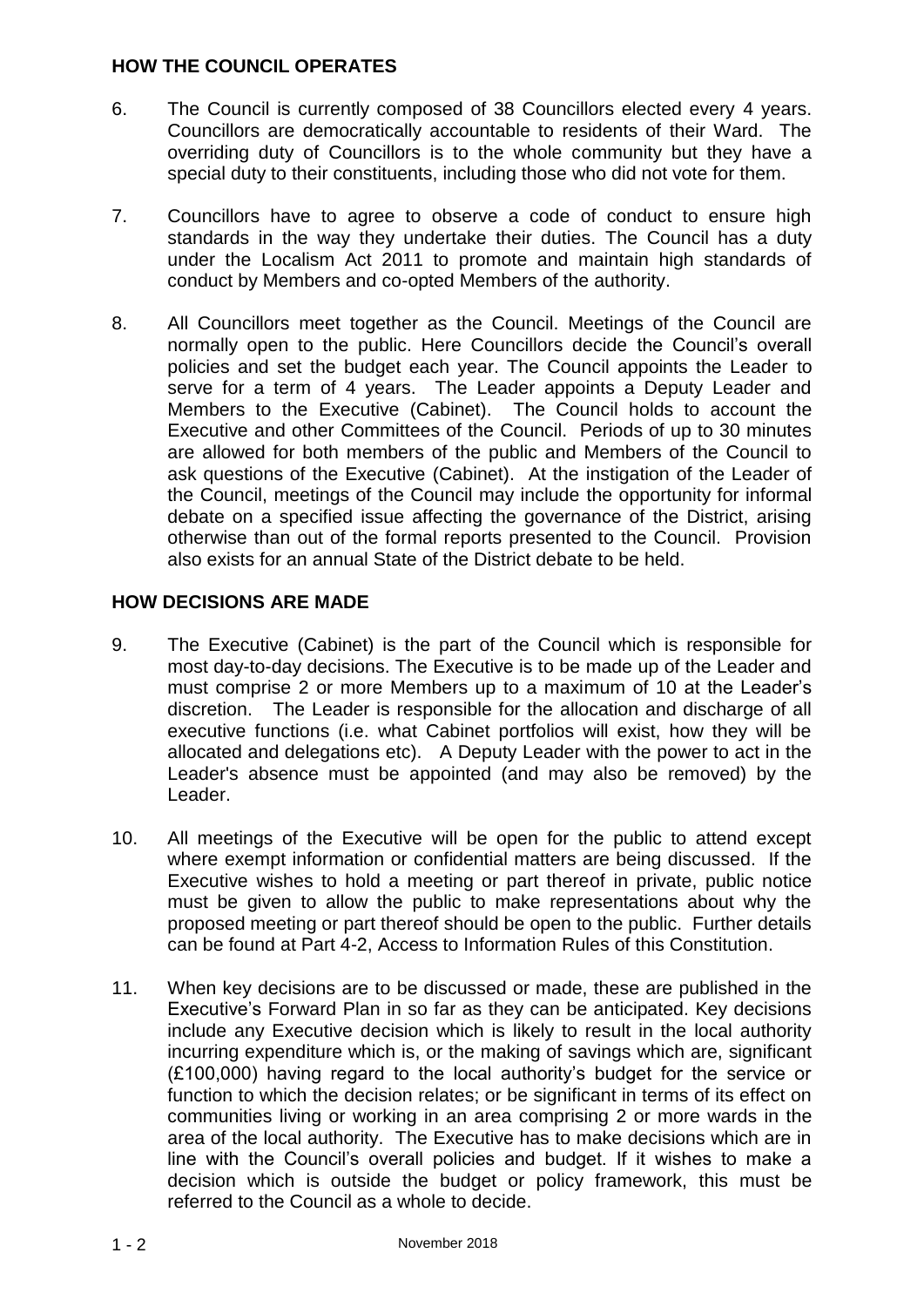#### **OVERVIEW AND SCRUTINY**

- 12. Overview and Scrutiny Committees support the work of the Executive and the Council as a whole. They allow citizens to have a greater say in Council matters and will, where appropriate, consult the public on matters of local concern.
- 13. Overview and Scrutiny Committees can conduct work through the formation of formal Sub-Committees and non-formal working parties / groups, the latter of which can comprise a smaller number of Councillors and non-Council Members. The formation of such informal working parties / groups allows the Council to consider matters in private to formulate its ideas on a given matter. These informal groups have no decision making ability and merely report on its recommendations to its' parent Committee. Scrutiny Committees submit reports and recommendations which advise the Executive and the Council on its policies, budget and service delivery.
- 14. Overview and Scrutiny Committees also monitor the decisions made by the Executive. Overview and Scrutiny Committees can 'call-in' a decision which has been made by the Executive but not yet implemented. This enables the relevant Scrutiny Committee to consider whether the decision is appropriate. For details of the call-in procedure see the Overview and Scrutiny Procedure Rules at Part 4 of this Constitution. Overview and Scrutiny Committees may recommend that the Executive reconsider the decision. The Committees may also be consulted by the Executive or the Council on forthcoming decisions and the development of policy.

# **AREA COMMITTEES OR FORUMS**

15. Outside the area of Bexhill-on-Sea, 3 tiers of local government exist enabling the views of the public to be represented. In the absence of a Parish or Town Council in Bexhill-on-Sea to represent their views the Bexhill Town Forum exists as an independent body, funded through a special expense on Bexhill residents. The Forum has no executive decision-making powers and its membership is open to all residents of Bexhill.

# **THE COUNCIL'S STAFF**

16. The Council employs staff ("officers") to give advice, implement decisions and manage the day-to-day delivery of its services. Some officers have a specific duty to ensure that the Council acts within the law and uses its resources wisely. A protocol governs the relationships between officers and Members of the Council.

#### **CITIZENS' RIGHTS**

- 17. Citizens have a number of rights in their dealings with the Council. These are set out in Article 3. Some of these are legal rights, whilst others depend on the Council's own processes. The local Citizens' Advice Bureau can advise on individuals' legal rights.
- 18. Members of the public using specific Council services may also have additional rights. These are not covered in this Constitution.